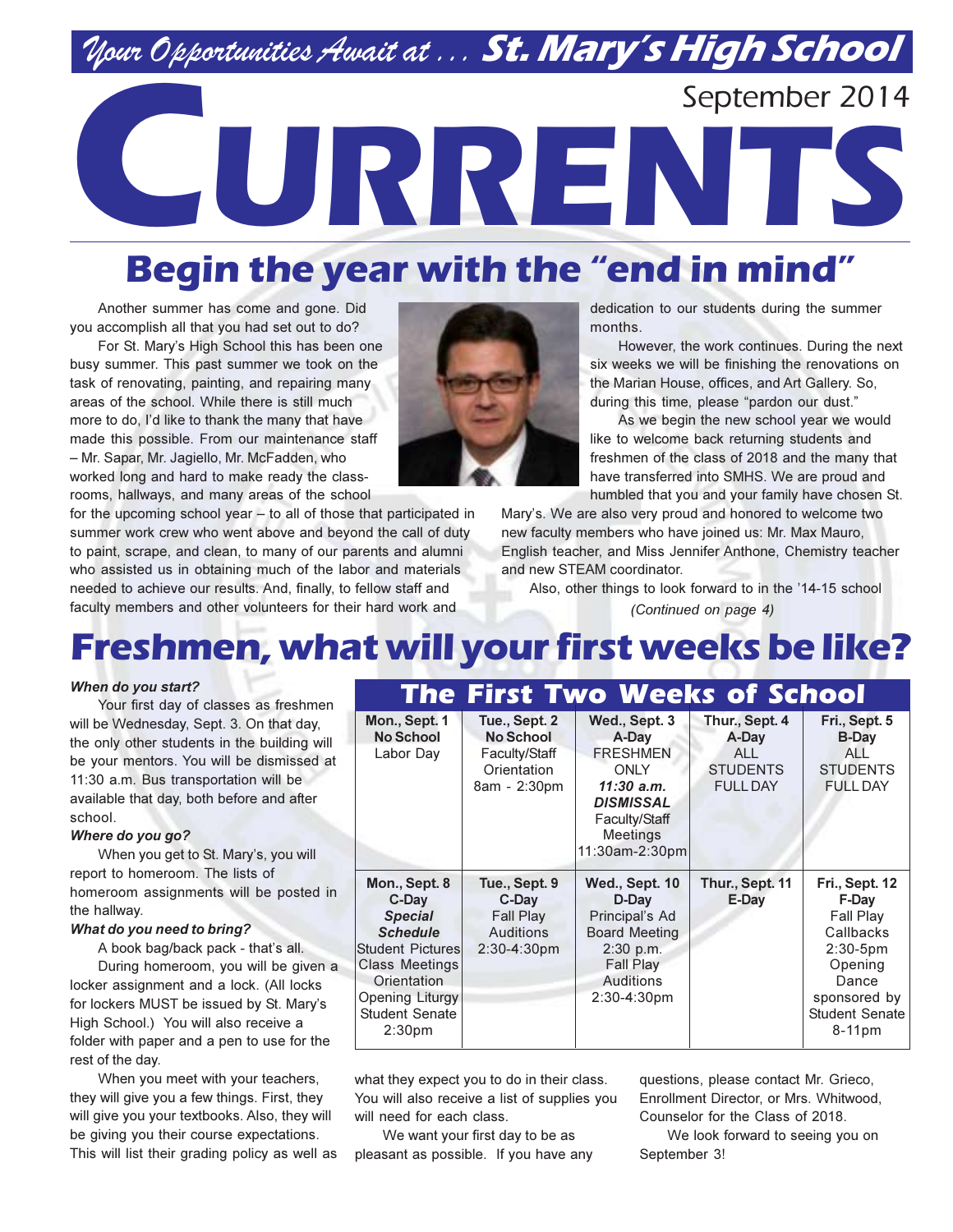#### **Currents**

## **Welcome,** new teachers!

St. Mary's High School is pleased to announce the addition of the following people to the Lancer community:

· Jennifer Anthone - Regents & General Chemistry, STEAM Coordinator

· Michael "Max" Mauro - English 9, Reading Development, Writing Development, Director of Campus Ministry Check out future issues of Currents for

profiles of the new community members.





**Miss Anthone** 

Mr. Mauro

# **Driver Ed begin September 25**

Did you know that St. Mary's High School has a Driver Education Program?

Working with Buffalo Driving School, St. Mary's offers Driver Education three times a year - fall, spring, and summer.

During the fall session, classes take place on Thursdays; in-car sessions are once a week.

Completion of this course satisfies the 20-hour graduated licensing requirement.

This program is open to St. Mary's students as well as members of the community. The cost is \$450. Classes begin September 25.

To sign up, go to the St. Mary's website, www.smhlancers.org, click on Driver Ed at the top of the page, download the Registration Forms, and submit them with payment to St. Mary's High School.

The deadline to sign up for the fall session is September 10.



### - Notes from the Health Office -**New students need physicals**

Students new to St. Mary's High School are required to have a physical exam on file in the Health Office. This applies to all ninth grade and transfer students.

If you have not turned in a physical form by October 1, 2014, your student will be assigned a physical with the school physician.

Anyone playing sports must have a current physical on file in the Health Office. If your student has not had a physical and is interested in playing a winter or spring sport, please contact the Health Office to schedule a physical.

Your student's health is important to achievement in school. There are health screenings that the school nurse will begin this month in Physical Education classes.

These are the guidelines from New York State: Height and weight measurement are given annually to each student.

Freshmen will have scoliosis screening if this was not completed by their primary physician at the time of their physical exam. Students new to St. Mary's High School and 10<sup>th</sup> grade students receive vision and hearing screening.

Please remind your student to wear contacts, or have his/her glasses on a regular basis. This will give us the correct results in our testing, and save you unnecessary visits to your eye doctor.

Parents will be notified in writing if your student has any difficulty with screenings.

If, at anytime during the school year, you feel that your student is having difficulty, please contact the school nurse, Mrs. Murphy, for screening; or if you have questions regarding height and weight.

If you have any questions, please call the school nurse, Mrs. Murphy, at 683-4824, ext.220.

# **Bash for Cash** is coming **October 25**

Bash for Cash will be taking place at St. Mary's High School on Saturday, Oct. 25.

For those new to the event, Bash for Cash combines a cash give a way with an evening of fun and food.

The grand prize is \$10,000, while there are also 61 other prizes ranging from \$50 to \$3,000. And every entry has a chance for every prize.

On the day of the event, every ticket purchased allows two adults to attend the festivities which include pizza, beverages, raffles, split clubs, and games.

Tickets for the Bash for Cash cost \$50. They are available by contacting Mrs. Pam Aquino, Special Events Coordinator, at 683-4824, ext. 223.

Also, indviduals interested in volunteering at the Bash for Cash should contact Mrs. Aquino.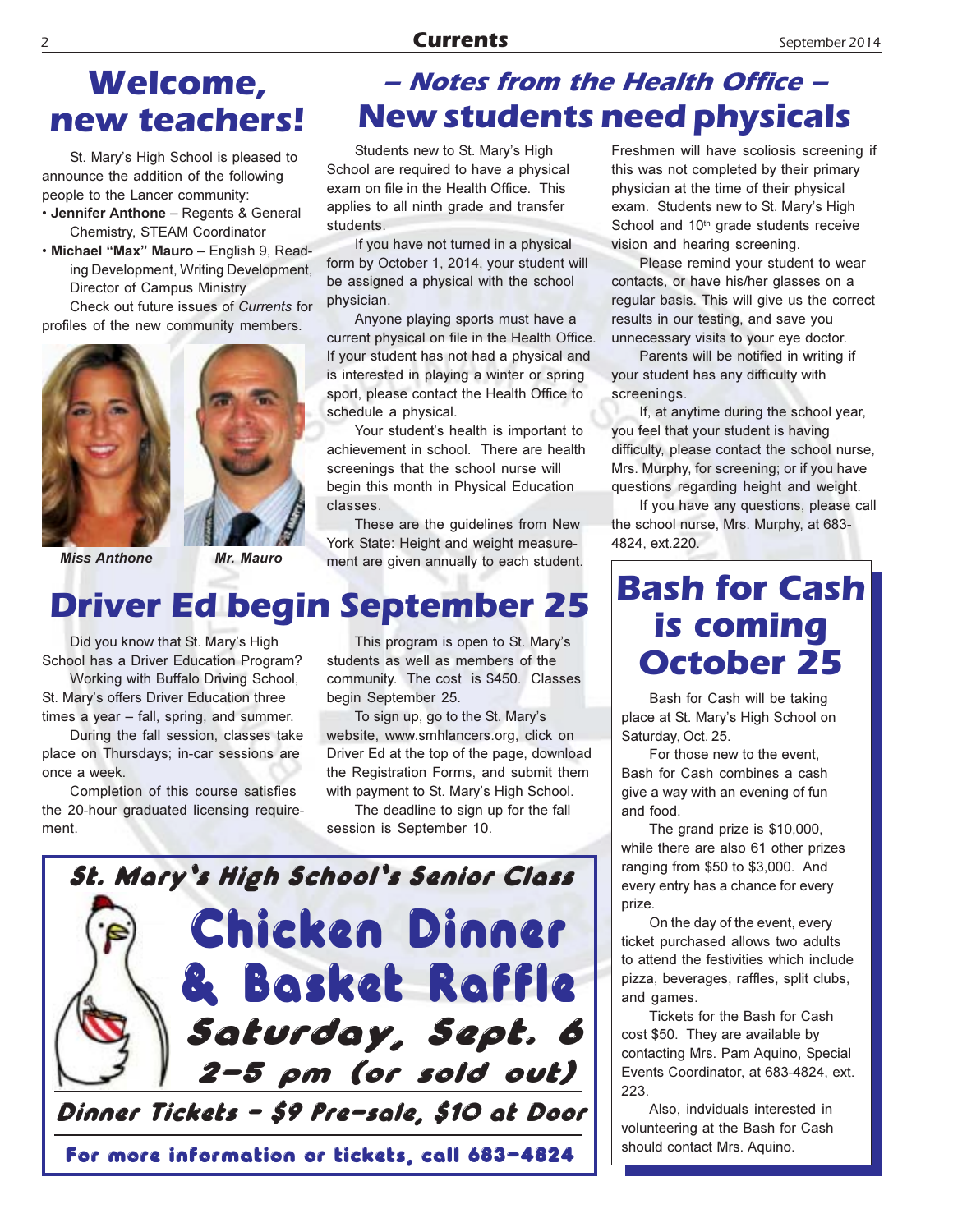# **Report Cards to only be printed** at end of first quarter

The Administration of St. Mary's High School has made the decision that the school will only print students' report cards following the first quarter, which ends in November. These report cards will be distributed at the First Quarter Follow-Up, which takes place on Monday, Nov. 17, from 5 to 7 p.m.

The report cards for the other quarters will be available electronically through the InfoNOW Student Information System. Families will be notified when the report cards are available for viewing.

More information regarding report cards will be available nearer to the end of each quarter.

# **Don't forget the blue blazer**

Just a friendly reminder that new to the St. Mary's Dress Code for the school year is a requirement that all young men wear a navy blue blazer as part of the Liturgy Dress Code.

The requirements for the blazer are that it must be navy blue, single-breasted, and have two or three buttons.

To ensure that you purchase the correct style blazer, the Administration recommends buying it through Flynn &

O'Hara. This is only a recommendation; you may also purchase a blazer at Kohl's, JC Penney, the New York Store, or other clothing retailers.

The first day that these blazers must be worn is on Monday, Sept. 8, when the school will be celebrating the Opening Liturgy.

Any questions regarding the blazer should be directed to Mr. Matt Ard, Dean of **Student Affairs.** 

### **From the Enrollment Office Open House for Prospective Students 2014**

The annual Fall Open House will take place September 18 and 19. Mr. Steven Grieco, Enrollment Director, is looking for families willing to place an Open House sign on their front lawn for passing drivers to see. If you can help, please contact Mr. Grieco at 683-4824, ext. 237, or at sgrieco@smhlancers.org.

### **Upcoming Enrollment Events**

**Admission Exam Prep Classes** Saturdays. November 1, 8, 15

**Admission** Exam November 22 8:30 a.m. to 12 noon



for prospective students and their parents

Thursday, September 18 - 5-8 p.m. Friday, September 19 – 5-8 p.m.

# **Student Handbook** available

The 2014-15 St. Mary's Student Handbook is now available. It may be found by going to the St. Mary's webpage, www.smhlancers.org, and clicking on "About."

The Student Handbook includes school policies (tuition, attendance, academic) and the rules and regulations (discipline code, dress code). The Handbook also contains the school's Code of Conduct, a list of Student Organizations, an explanation of Services and Resources, a map of the school, the class-time schedules, and much more.

All students and parents MUST read the student handbook to ensure awareness of school guidelines.

## **Meet the Teacher Night** is Sept. 8

St. Mary's High School will hold its annual Meet the Teacher Night on Monday, Sept. 8, beginning at 6 p.m.

This night  $-$  designed for parents (leave your student home) - will allow parents the opportunity to meet with their students' teachers, to learn more about the classes, homework assignments, and grading policies.

In addition to meeting the teachers, parents will also hear from Mrs. Rebecca Kranz, principal, who will discuss updates to school policies. Also, parents will hear from the Lancer Parent Partnership.

Refreshments will be available throughout the evening. Hope to see you on September 8!



**Vol. 23, Issue 1**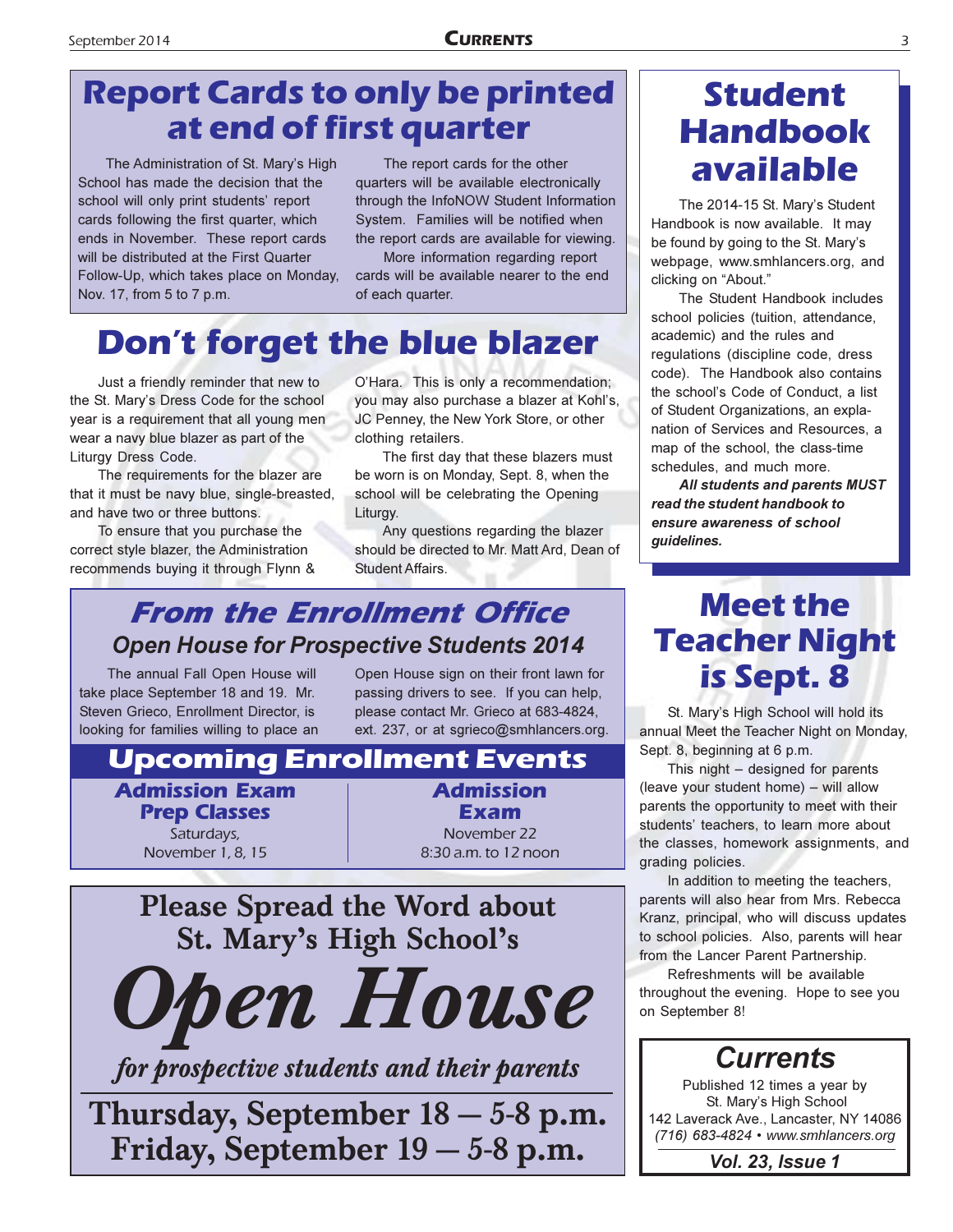#### **St. Mary's High School**

#### September 2014

**Counseling Corner** 

Sarah Neudeck (sneudeck@smhlancers.org) • 683-2349 • Jamie Whitwood (jwhitwood@smhlancers.org) Counselor to Classes of 2015 & 2017 Counselor to Classes of 2016 & 2018

### Teens care more about school when their parents are involved

By the time their kids reach high school, most parents aren't very involved at the school. That's even true of those who had been quite involved when their children were younger. But while being active at the high school level is different, it's still just as important. Teens care more about school when they know their parents care about it. too.

To show your teen that school matters to you:

· Attend back-to-school night. Ignore all protests from your teen that "you don't have to go," and "no one

else's parents are going." Go anyway and meet as many of her teachers as you can.

· Talk about school. Ask her about each

of her classes and teachers. Which class is she most excited about? Which one does she think will be the most challenging? And don't stop asking questions once the school year becomes routine. Ask about school every day, even if it's just, "Tell me one thing you learned at school today."

. Try not to miss special occasions. You may not be able to make every

game or hear every speech, but make as many as possible. When you can't be there, let your teen know that your heart is with her.

• Chaperone. Volunteer to help out with one dance, game, or field trip. Again, ignore your teen's requests for you to stay away. Your involvement will show your teen that she is important to you.

Reprinted with permission from the September 2014 issue of Parents Still make the difference!® (High School Edition) newsletter Copyright © 2014 The Parent Institute®, a division of NIS, Inc. Source: L. McMullen, "Students Learn Better with Engaged Parents," US News & World Report, niswc.com/matters.

# Mr. Tramont (continued from page 1)

year include a new lunch program, more use of the courtyard, moving of some administrative offices, and relocation of our Dance Class and Club to the "Gus". These and many more have you from achieving the success and results you desire. been accomplished through the generosity of many and with you, our students and your families, in mind.

As a student, you have two opportunities to celebrate a New Year: January 1 and that first day of school. With each New Year, I'm sure you spend some time making "new year's" resolutions. Unfortunately, most resolutions last a few weeks then fade away as we fall back to our former ways. In fact, statistics have shown that, 45 percent of all Americans make some type of New Year's resolution, but only 45 percent of those keep those resolutions for at least six months. That means that 75 percent don't make or make and cannot keep those resolutions for the year.

While making a resolution for the new school year – such as to study more, do better, get involved in more activities - is admirable and encouraged, it may not be enough to meet your goals. Instead of looking at changing just one specific item, I encourage you to look at the broader picture.

Back in the 1980s Stephen Covey wrote a book called Seven Habits of Highly Effective People. Mr. Covey spent many hours interviewing people who were considered by many to be "highly effective" and successful in their lives. The one habit most appropriate for today is to "begin with the end in mind".

In a very simplistic analysis, all you need to do is sit down and picture how you want things to be in June 2015. Once you have that picture, you can begin the process of building that plan to be able to build the road map to get there. That map may

certainly include studying more or getting more involved, but it will also give you the chance to view all the distractions that may keep

How, you may ask, is this different from goal setting, which I had spoken of back in May's Currents? To "begin with the end in mind" is just the next level in goal setting and achievement. A few minutes spent today picturing how you want things to look tomorrow and preparing yourself for those results may prove to be the difference between achieving the success you deserve and regretting the results you encounter. The first three students who via email (mtramont@smhlancers.org) correctly identify the author of this quote will receive a prize. "By failing to prepare, you are preparing to fail."

Finally, I came across the following prayer that was put out by the Archdiocese of Dublin that is very appropriate for the weeks ahead.

Lord,... Open my eyes to the new challenges and exciting opportunities that this new school year brings.

Open my heart and mind to new friends and new teachers. Give me a generous spirit to be enthusiastic with my studies and courage to accept new opportunities.

Help me to be attentive to my teachers, and let me experience Your presence in my new friends.

Jesus, inspire me to do my best this year! Amen

Mark Tramont 77

President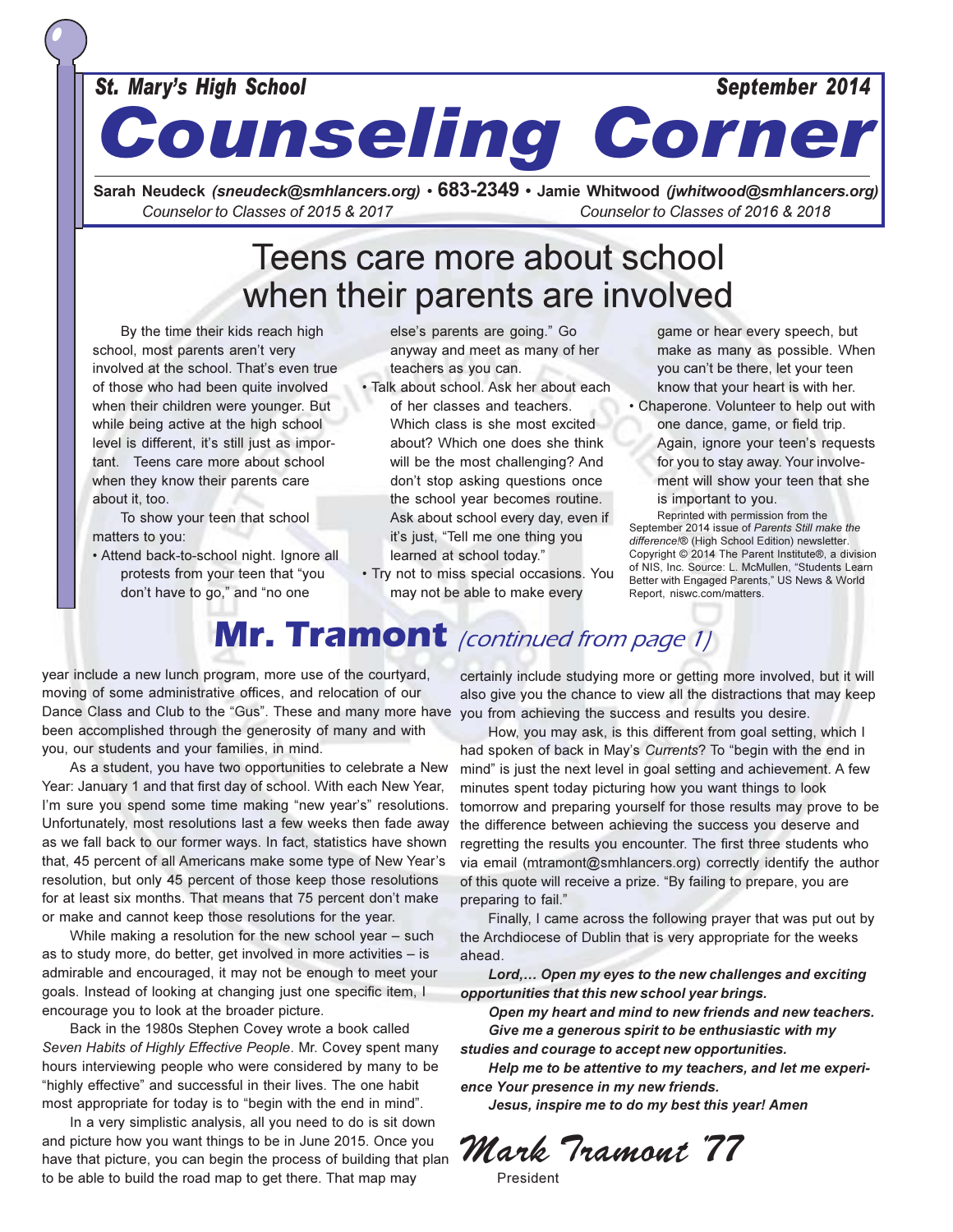# **Theater Department announces Fall Play** Auditions to take place September 9 and 10

The St. Mary's High School Theater Department recently announced that the Fall Play will be the mystery/comedy 13 Past Midnight, by Billy St. John.

When powerful millionaire Victor Winslow, producer of a popular T.V. soap opera, invites members of the cast and crew to his mansion for a party, no one dare refuse. Winslow informs his guests that he has assembled them to help him develop a new murder mystery game he's invented called "13 Past Midnight." But before the game begins, the host gives

13 Past Midnight by Billy St. John

the players ample motives to want to kill him – for real! But the game becomes deadly when Victor is discovered stabbed in the neck with a dart, and Pete Griffin, a private investigator hired to act as a

consultant, must try to trap the murderer before he or she can strike again. Filled with laughs and chills, Thirteen Past Midnight will make the audience think twice before accepting an invitation to a murder mystery evening!

The play will be performed November 7 and 8. Auditions will be taking place on Tuesday, Sept. 9, and Wednesday, Sept. 10, with callbacks on Friday, Sept. 12.

More information is available by contacting play director Ms. Heather Ruhland at hruhland@smhlancers.org.

Lancer Parent Partnerghtp

# Get involved through Lancer Parent Partnership

Whether you are a new family just joining the St. Mary's community or a veteran of many years, a great way to get involved is through The Lancer Parent Partnership. Formally known as the Parent Teacher Guild, The Lancer Parent Partnership has a new mission and focus on serving as a resource for parents of students of all grade levels, increasing communication between home and school, and as a liaison to the St. Mary's High School Administration and the Board of Trustees.

The group has an Executive Committee consisting of parents and members of the Administrative Team, and has a parent representative on the Board of Trustees.

The kickoff event for this year was the Freshman Parent Mixer that was held concurrently with the Freshman Student Mixer on August 7. Freshman families got to know each other, played St. Mary's trivia for prizes, and enjoyed an ice cream social.

A highlight of the evening was a presentation by a student panel made up of current St. Mary's students Victoria Kwitowski, Alex Szpila, and Zach Szpila, and recent graduate Emily Gibson. The parents asked some great questions and got an insider view of why St. Mary's is such a family!

The Lancer Parent Partnership also provides teacher and staff appreciation gifts at Christmas and a catered luncheon during Teacher Appreciation Week. Dinner and dessert will again be served to the teachers during distribution of First Quarter report cards in November.

The Library is open after school each weekday beginning at 3:30 p.m. for parents to use while waiting for their students participating in extracurricular activities. Books, magazines, and newspapers are available, and the password to access the school WiFi is posted for parent use with their laptops/

tablets. Thanks to our partnership with the Administrative Team, this has become a great resource for parents.

The highlight of each year is the Spring Fashion Show in April. The date this year is April 21, 2015, at Salvatore's Italian Gardens, so please save the date! This is the only major fundraiser, and last year's show was again very successful. Money raised at the Fashion Show enables the Lancer Parent Partnership to continue its commitment to fund the Senior Class scholarships that are presented at the end of the school year. In addition to the departmental scholarships that are traditionally sponsored by the Lancer Parent Partnership, two scholarships are awarded to students demonstrating strong leadership and extraordinary community service. This brings the total dollar amount awarded in 2014 to \$1,200.

Best of all, with the exception of the Spring Fashion Show, there are no costs associated with the events and no dues!

#### **Contacts for More Information?**

- . Please check out our web page under the Parents tab on the school web site. You will find a listing of the Executive Committee members, our upcoming events, and a copy of the 2013-2014 Annual Report that was presented to the Board of Trustees.
- You can contact Sandy Gibson at ekgib15@msn.com for any questions that you may have as new or returning members of the St. Mary's family.
- Our first Executive Committee meeting will be held soon at St. Mary's. Anyone can join the Executive Committee, or you can just participate in the events. The Fashion Show Committee will begin meeting in October. Stay tuned for more details in future issues of Currents and through SchoolReach.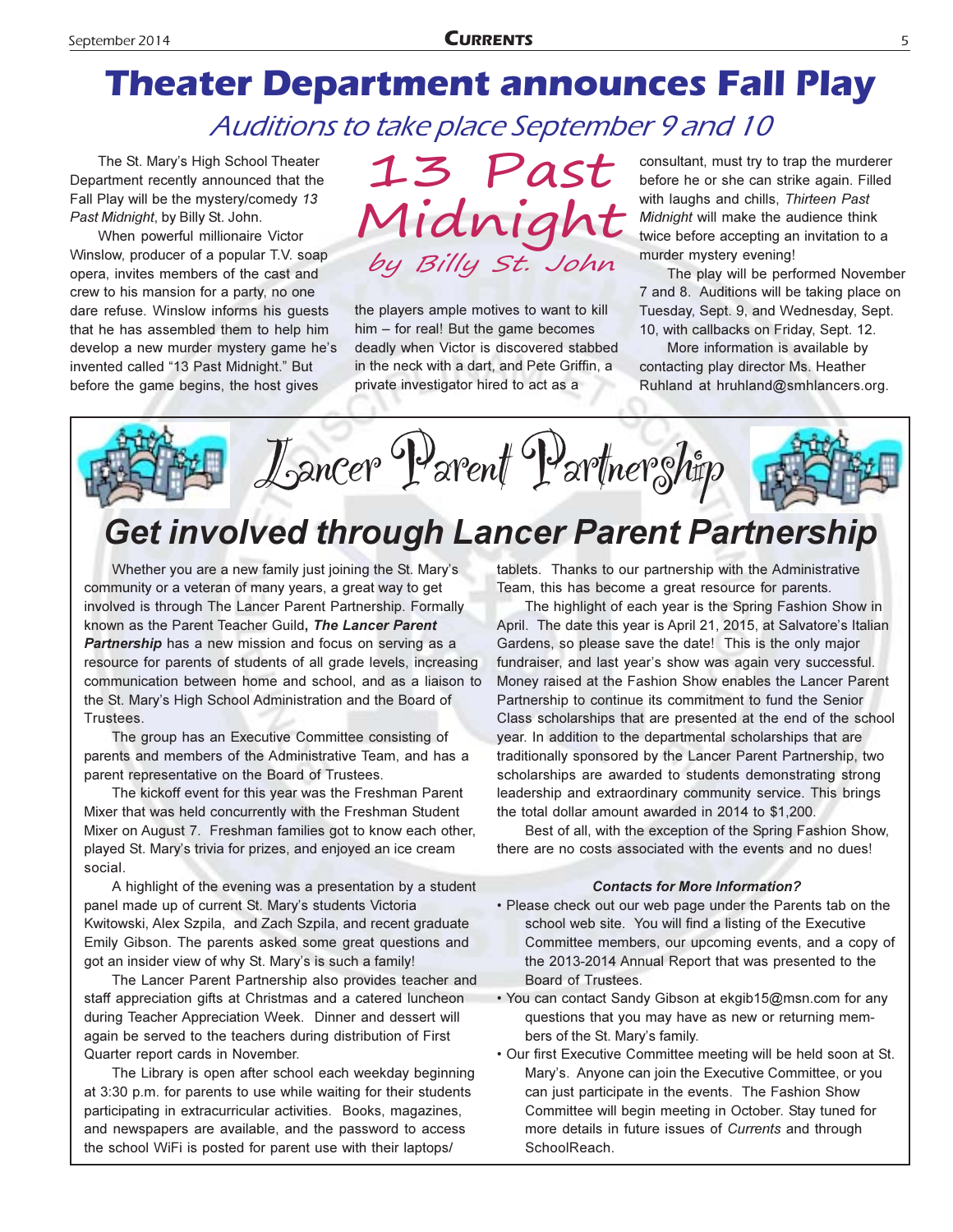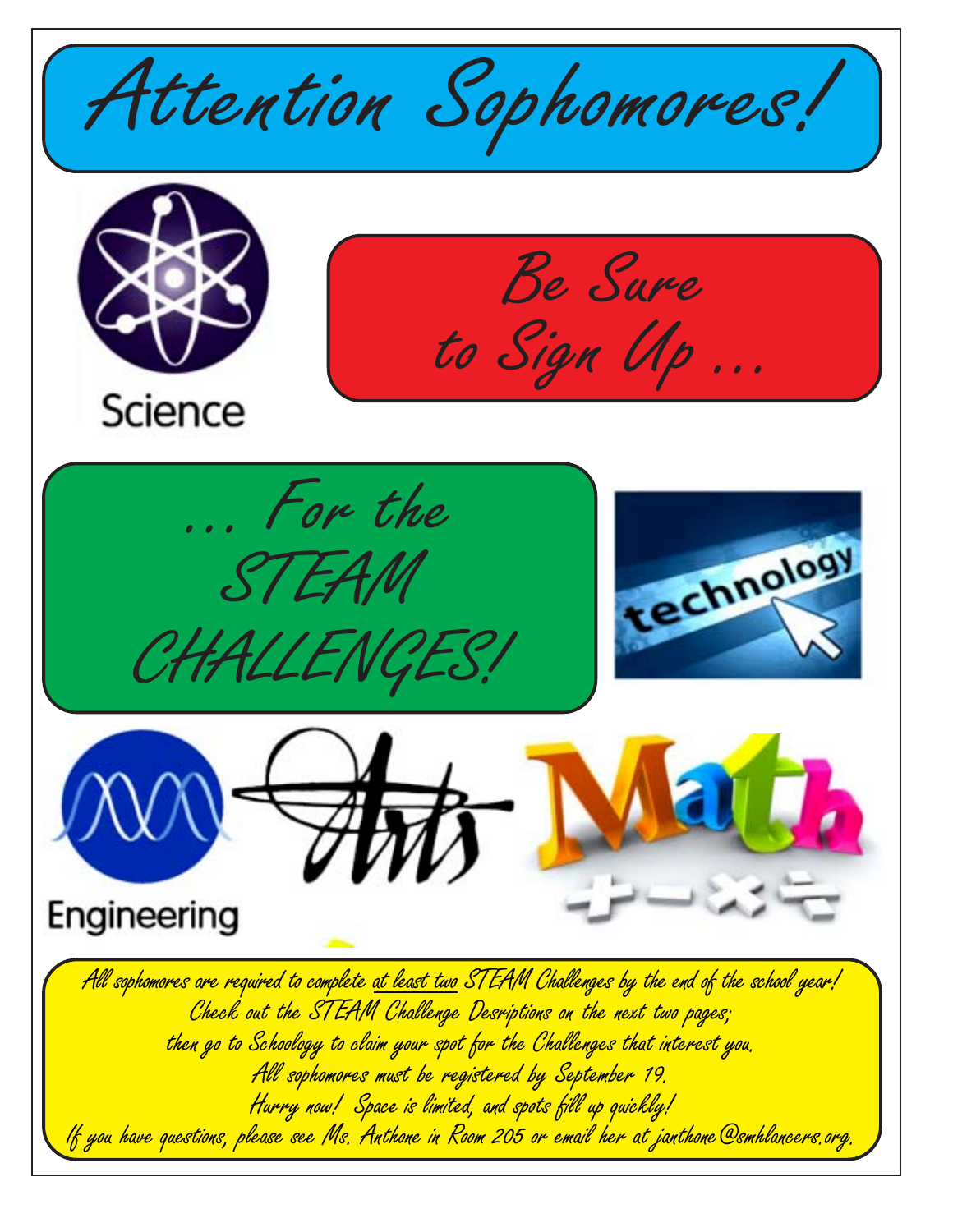# **St. Mary's introduces Sophomore STEAM Challenges**

Dear Parents & Guardians of Sophomores,

I hope this letter finds you well and you are enjoying your final days of summer. Now that the season is coming to an end and the school year is rapidly approaching, I am pleased to share with you information on the exciting projects I will be conducting with the sophomore class as St. Mary's STEAM Coordinator. The faculty and staff at St. Mary's have worked very hard to develop the STEAM curriculum and cannot wait to see what our bright, talented, and innovative students will createl

For those of you who may not know, STEAM stands for Science, Technology, Engineering, Arts, and Mathematics. Because of the strong prevalence of the STEAM subjects in today's society, the incorporation of a comprehensive STEAM curriculum is not only pertinent, but also essential to helping our students succeed. The primary goal of St. Mary's STEAM program is to increase interest and participation in STEAM and STEAMrelated fields. Sophomore year is the ideal year for STEAM training, because as the students enter their junior year, they begin to have room in their schedules for more elective courses. The hope is that after participating in the STEAM challenges, enrollment in STEAM elective courses will increase and thus lead to more students pursuing STEAM as majors in college and, eventually, careers.

What does this mean for the students? This means all sophomores are required to register and successfully complete at least two STEAM Challenges. We will run eight STEAM Challenges during the year, so the students will be able to choose the projects in which they are most interested. They are, of course, welcome to participate in more than two projects. Should a student fail to successfully complete two STEAM Challenges, the student will not receive credit for their sophomore year science class. All challenges will be graded on a pass/ fail basis. Criteria for grading each project will be shared at the beginning of the project and may include submission of a brief background research paper, project proposal, project design and construction,

project performance, and final presentation. Furthermore, the project must meet the minimum requirements specific to that project as described in the project descriptions document, which can be found attached to this email. Bonus points will be awarded to students whose projects exceed the minimum requirements and demonstrate exemplary work. The top three projects from each challenge will be displayed in the St. Mary's Top Engineers showcase, as well as at the end-of-the-year symposium, STEAM-FEST!

At the Sophomore Class Meeting on Monday, September 8th, I will speak to the entire class about the STEAM Challenges and the students will register for the projects in which they would like to partake.

We are extremely grateful to the John R. Oishei Foundation that awarded a very generous STEAM grant to St. Mary's High School and the private school consortium, BISSNET, to which we belong. We have

used this grant to outfit our "STEAM ZONE" in Room 205 at the school with the equipment and materials needed for the Sophomore STEAM Challenges. This includes new iPads, computers, and other equipment and supplies that will help our students grow and learn through these projects.

Thank you in advance for supporting St. Mary's STEAM program. Should you have questions, please do not hesitate to contact me at the E-Mail address provided. Be sure to look for updates and highlights from the STEAM Challenges in future issues of Currents, the SMHS monthly publication that gets emailed to all families. I look forward to working together and watching our students' brilliant minds at work!

Sincerely, Jennifer E. Anthone **STEAM Coordinator and Chemistry Teacher** St. Mary's High School janthone@smhlancers.org

### **STEAM Challenge Descriptions**

Below is a list of descriptions of each of the STEAM Challenges for the 2014-2015 school year. All sophomore students are required to participate in and successfully complete at least two STEAM Challenges. Should a student fail to successfully complete two STEAM Challenges, that student will not receive credit for their sophomore science course. All challenges will be graded on a pass/fail basis.

Criteria for grading each project will be shared at the beginning of the project and may include submission of a brief background research paper, project proposal, project design and construction, project performance, and final presentation.

Furthermore, the project must meet the minimum requirements as described in the project descriptions listed here. Bonus points will be awarded to students whose projects far exceed the minimum requirements and expectations.

The top three projects from each challenge will be displayed in the St. Mary's Top Engineers showcase, as well

as at the end of the year symposium, STEAM-FEST!

> September 8th - October 16th Egg-o-Naut:



Students will design and build a soda bottle rocket that will carry an egg as its passenger. The rocket must reach a height of at least 20 feet and the egg must not break on the rocket's return back to Earth. Students are free to use additional recyclable materials to construct fins to

attach to the rocket and a cabin for the egg. Bonus points will be awarded to students who successfully separate the egg from the rocket before landing and rockets that obtain the highest height without breaking the egg.

(Continued on page 7)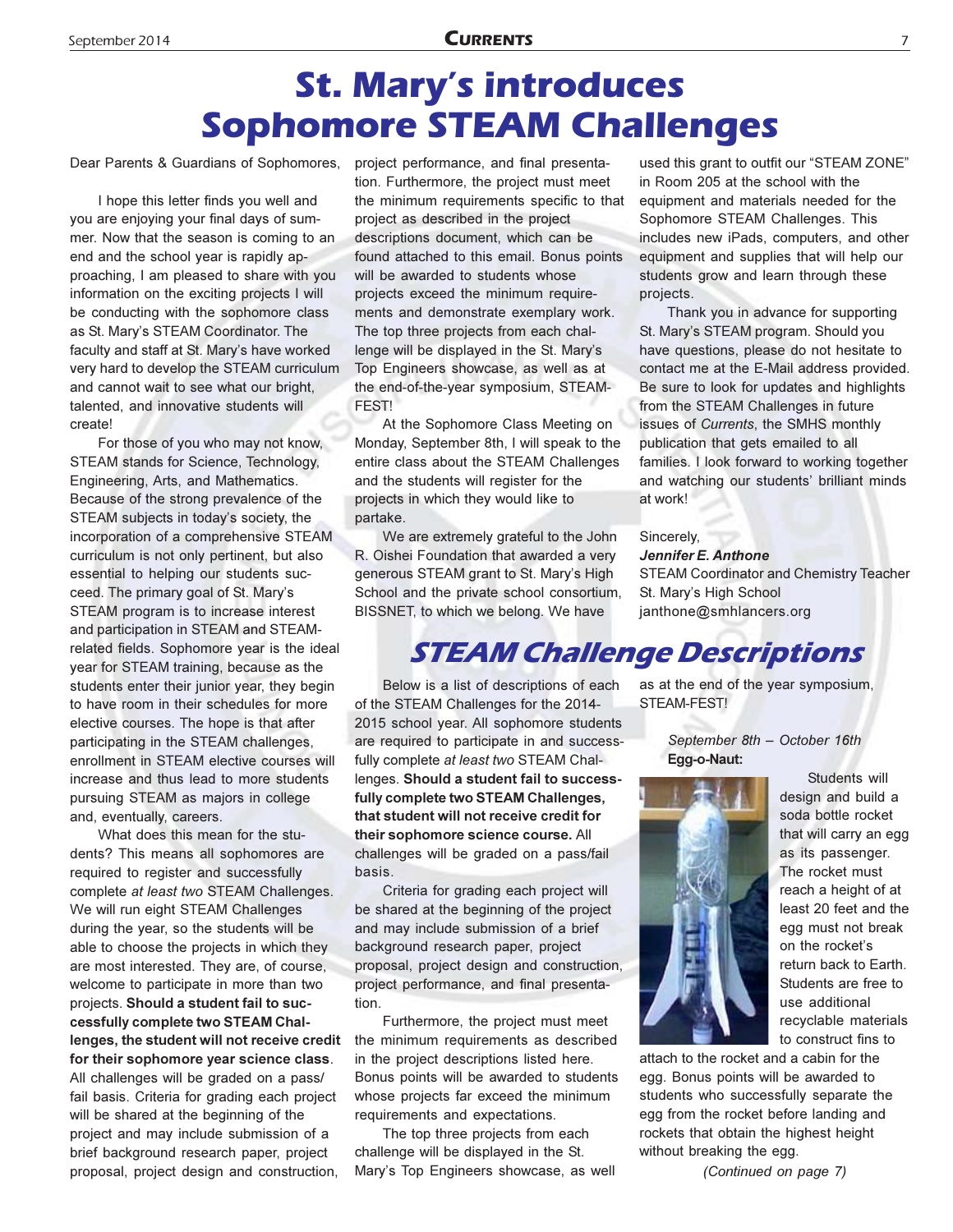#### **Currents**

# **Challenge Descriptions** (Continued from page 7)

October 21st - November 26th **Build A Wind Turbine:** 

**Students** will be provided with the basic components for a miniature wind turbine. Using only these and other recyclable materi-



als, students will compete to construct the most efficient wind turbine. Efficiency will be based on height, weight, blade design, and electrical output. Bonus points will be awarded to students whose wind turbines are the smallest yet produce the greatest electrical output.

#### December 1st - January 5th **Game Developer Challenge:**



Students will create a video game using the application, Scratch,

which is a programming language and online community where users can create their own interactive stories, games, and animations, with the goal of teaching fourth grade students a math concept. Students are free to choose which math concept they would like to teach. The game must include an introduction and directions, ask at least five questions, offer helpful hints, keep score, track the user's progress, and have a conclusion. Games will be subjected to testing in an actual fourth grade classroom and be evaluated by fourth grade students. Bonus points will be awarded to students who align the game with the fourth grade math curriculum standards and receive positive feedback from the fourth grade students.

#### **School of Rock:**

Students will design and construct at least one instru-



ment that will be used to play a recognizable song. Students can use recyclable materials or the 3D printer to build their instruments. The instrument must be able to play a variety of notes with definite tones and frequencies. Bonus points will be awarded to students who form a band and play a song together and/or compose their own piece of music.

#### January 7th - February 13th Make 'n' Wear:



**Students** will design at least three items of wearable art. They will then choose the best of their designs to

construct using either the 3D printer or recyclable materials. Students will have to

decide which material(s) to use to produce their wearable design in order to estimate the cost of production. Students will then provide an estimated retail price. Bonus points will be awarded to students who design the most cost efficient item.

#### February 23rd - March 25th **Mousetrap Car Derby:**

Students will build a mousetrap car using recyclable materials  $and a$ mousetrap

for power. The mousetrap must provide

### Garden work continues

Work is progressing nicely in the new St. Francis Peace Garden in the school courtyard.

The pavers and benches are in. The flowers are in position; they just need to be put in the ground.

Check out the garden the next time you are at school.

the thrust; the design and all other aspects of the car will be at the students' discretion. Bonus points will be awarded to students whose cars drive in a straight line, travel the furthest distance, and achieve the greatest speed.

#### March 26th - April 17th **Bridging the Gap:**

Students will build a Truss bridge using only balsa wood and glue. The bridge will need to have a certain clearance and length which will be specified. The bridge must also be designed to hold weight. Bonus points will be awarded to students whose bridges withstand the greatest amount of weight without breaking, bridges that hold the greatest amount of weight yet have the smallest mass, and bridges that endure earthquake-like conditions.

> April 20th - May 21st Easy Bake Solar Oven:



**Students** will design and construct a solar powered oven. Students have the freedom

to design their ovens however they choose, but can only use recyclable materials to build their ovens. Students will then use their ovens to cook a meal. A greater description of what constitutes a meal will be provided at the start of the project. Bonus points will be awarded to students whose ovens thoroughly cook the meal to optimum temperature without the meal being undercooked or burned.

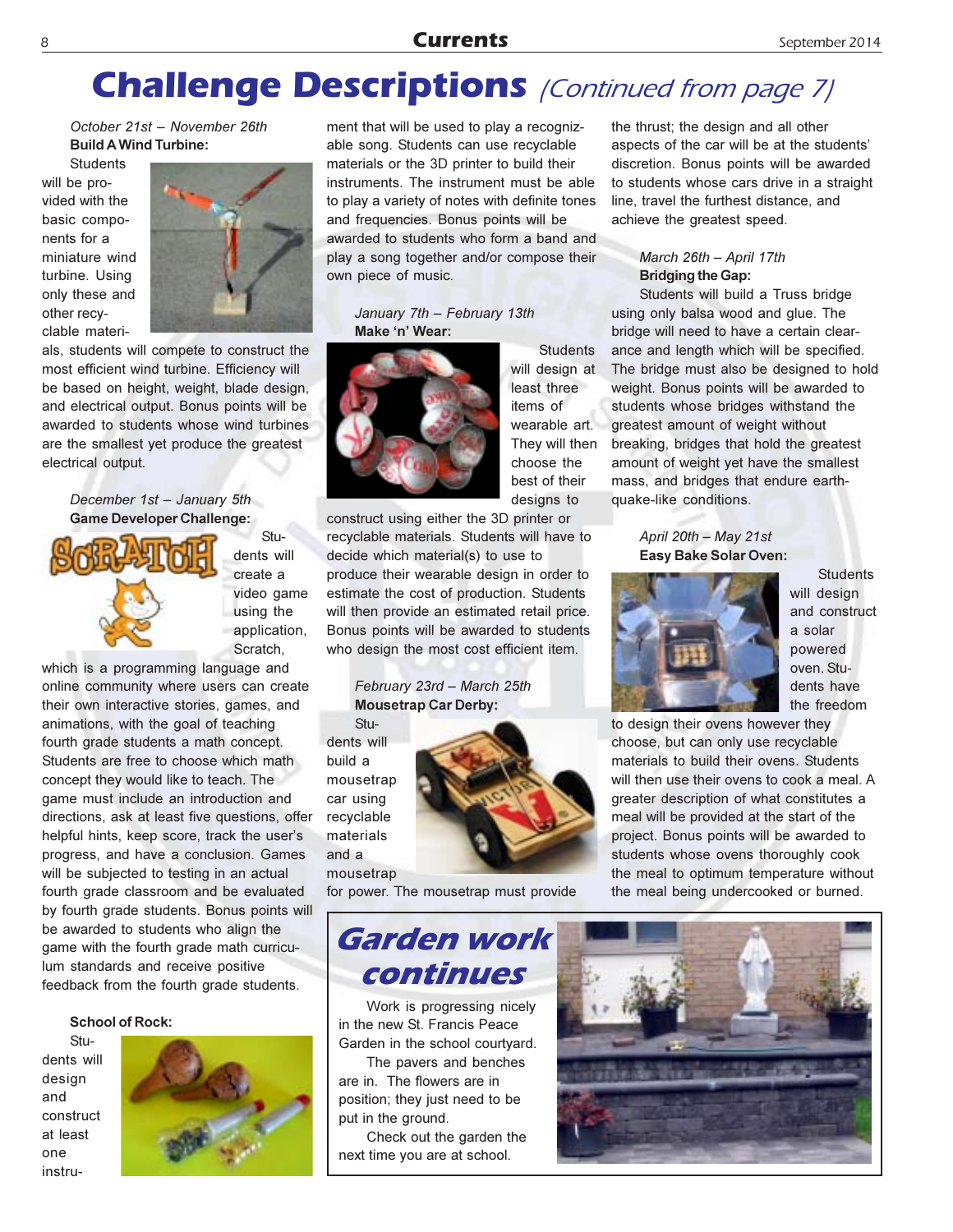**CURRENTS** 

# **Pictures from the 19th annual Classic Car Show**



























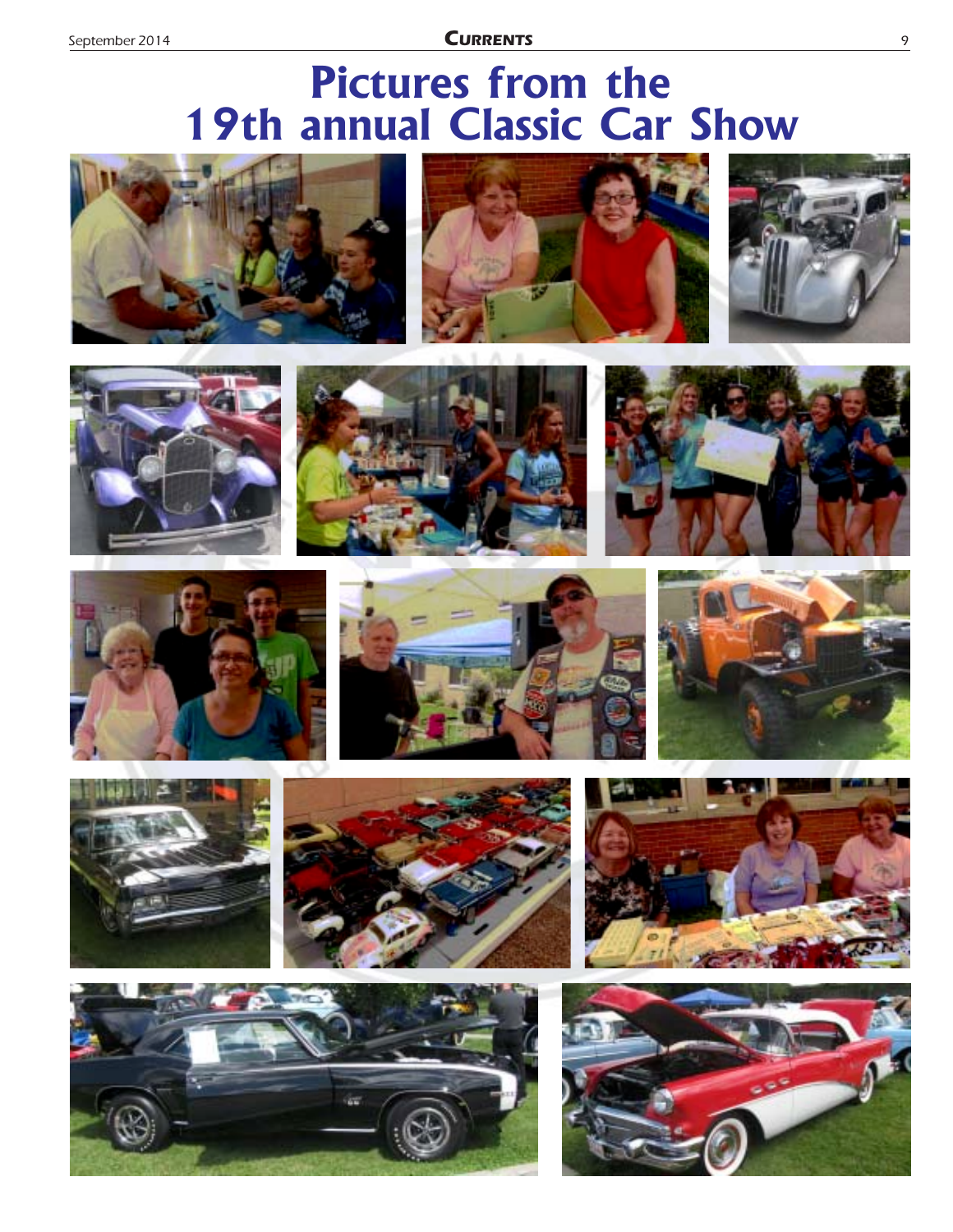# **Student absentee & attendance information**

#### Note - The Attendance Policy in its entirety may be found in the Student Handbook.

Whenever it is necessary to be absent from school, a parent or guardian must call 683-4824, extension 227 no later than 8 a.m. to explain the reason for the absence. The phone call should include the student's name, which parent/ quardian is calling, and the reason for the student's absence.

If no call is received by 8 a.m., the Attendance Office will call the student's parents or quardians to obtain the reason for the absence.

A student will be excluded from participation in any extracurricular activity (sports, clubs, field trips, or any schoolrelated functions) on a day he/she is absent from school or not present by 10  $a<sub>m</sub>$ 

Truancy will result in detention or suspension.

Realizing that attendance in class is vital to the success a student can achieve in a course at St. Mary's, the following has been adopted as the school's Attendance Policy:

- A student who misses six (6) classes because of unexcused absences during any one quarter will automatically fail that course(s) for that particular quarter. This may affect the student's status regarding academic ineligibility.
- . A student who has missed more than half of a class period will be deemed to be absent for the entire class.
- After four (4) classes have been missed. the attendance officer will notify the Discipline Office, who will then notify the parent of the situation. After the sixth absence for any one class(es) the parent will be notified of the quarter failure in writing from the Discipline Office.
- The attendance office subscribes to the New York State attendance policy.
- The only legal excuses for being absent: medical appointments, snow days from home school district, funerals.
- Medical excuses must be presented on the day the student returns to school. Medical excuses are doctor or dentist appointments, verified by written notes on medical stationery. Medical excuses for any one quarter must be turned in by the day the quarter

closes

- New York State does not recognize "Take Your Daughter / Son to Work Day" as a legal reason for being absent from school. St. Mary's High School also does not recognize the day. If a student participates in the day, it will be considered an illegal absence with parent permission and charged as one of the five absences allowed per quarter.
- · Students may not leave campus once they arrive on school property.

#### **Snow (Weather-Related) Closings**

If your home school district is closed, students are legally absent. Even for weather-related district closings, parents are still required to call their students in absent to extension 227 by 8 a.m. However, if a student comes to school, it is our expectation that they will remain until the school is closed or the end of the school day. Students who are absent from school are not allowed to participate in any extracurricular activities on that day.

If a district closes during the day, students will be released only to district transportation or a designated parent or quardian. We will not release students to ride with other students or other parents. except for siblings.

If a parent or quardian decides it is necessary to pick a student up during the day, please call the school to let us know vou are coming.

Families will be notified of school closings/delays through the SchoolReach system. In addition, information on school closing will be available on Channels 2, 4, or 7, WBEN-Radio 930, and on the St. Mary's website (www.smhlancers.org) and Facebook page.

#### **Vacation Policy**

Policy for student voluntary absences during school time:

Parents must make the request at least two weeks in advance to either the Principal or the Attendance Officer. Even if the individual teachers have been notified of a student's vacation, parents must still make the request to the Principal or the Attendance Officer.

Principal/Attendance Officer will inform parent that: The time requested cannot be granted and it must then become their decision. If parents then choose to do so, it is recorded on the student's permanent attendance record as an illegal absence with parental permission.

Students are responsible for all work missed during their time of absence. Parents must also inform the Counseling Center as to the length and date of absence.

Reminder: If a student misses six classes, he/she fails for that quarter as per school attendance policy.

### **Student work when absent**

As we are all well aware, daily class attendance is directly related to a student's academic success. However, especially in cold and flu season, absenteeism from school may be unavoidable. Please be advised of the school policy regarding getting work while a student is absent:

· If a medical absence is long-term (a week or more), a parent should contact the Counseling Center regarding the student's situation. Teachers will be contacted to submit missing assignments. worksheets, etc. After the Counseling Center has received this work. arrangements need to be made to pick up these assignments as well as the needed textbooks, notebooks etc.

- If the absence is short term (a few days), the student should contact a classmate in his/her classes. The "turn-around time" in getting work for absent students makes this the most effective and efficient way to get this information.
- . Upon return to school, a student who has been absent needs to see each teacher individually to check about class work, notes, tests, quizzes, homework collected, and homework assigned during the absence. Teachers will give students who have been absent time to make up work. The student is responsible for doing so in a timely manner.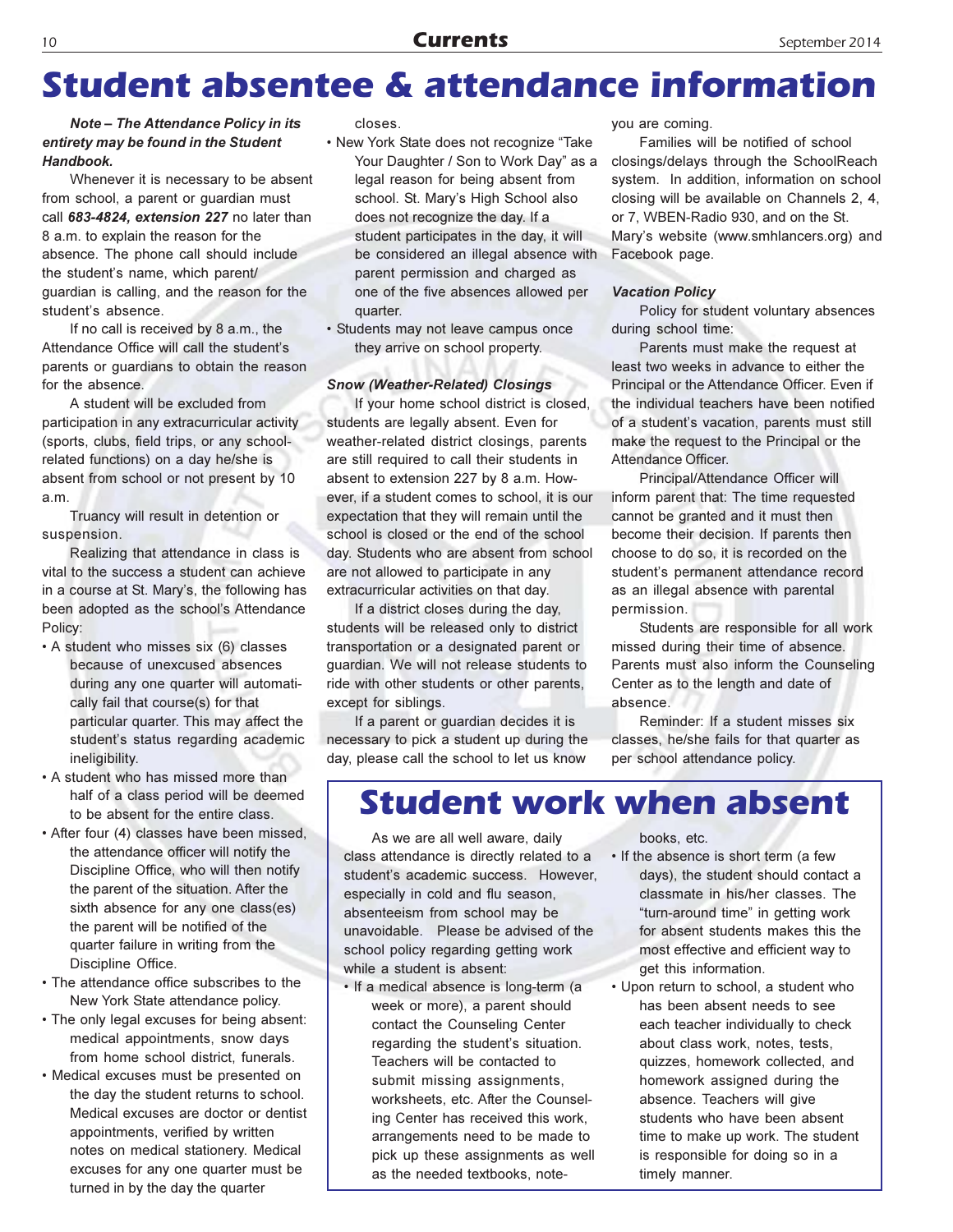

Stop selling and start earning! Scrip fundraising is a no-selling program that allows families to raise money for their non-profit organization (NPO). Scrip is just another way to pay for everyday purchases using gift cards in place of cash, checks, and credit cards.

You purchase gift cards from your organization at face value, and your coordinator orders those cards from Great Lakes Scrip Center at a reduced price. The difference is an instant rebate for your organization. It's really that simple!

When you use scrip gift cards at your favorite retailers, you're fundraising while you shop. Great Lakes Scrip Center offers over 300 of the country's biggest brands, including grocery, department stores, gas stations, restaurants, hotels, home improvement, and more. Just by using scrip to pay for your normal weekly purchases, you can easily raise \$500 or more per year. It's time to put your shopping dollars to work!



# For more information or a SCRIP Order Form, go to the St. Mary's website, www.smhlancers.org and click on the SCRIP Logo.

- Thank you for helping St. Mary's High School-

The memberia represented are not sponsors of scrip fundraising or otherwise affiliated with Great Lakes Scrip Center. The logos and other identifying marks used are trademarks of and owned by each represented company and/or its affiliates. Please visit each company's website for additional terms and conditions

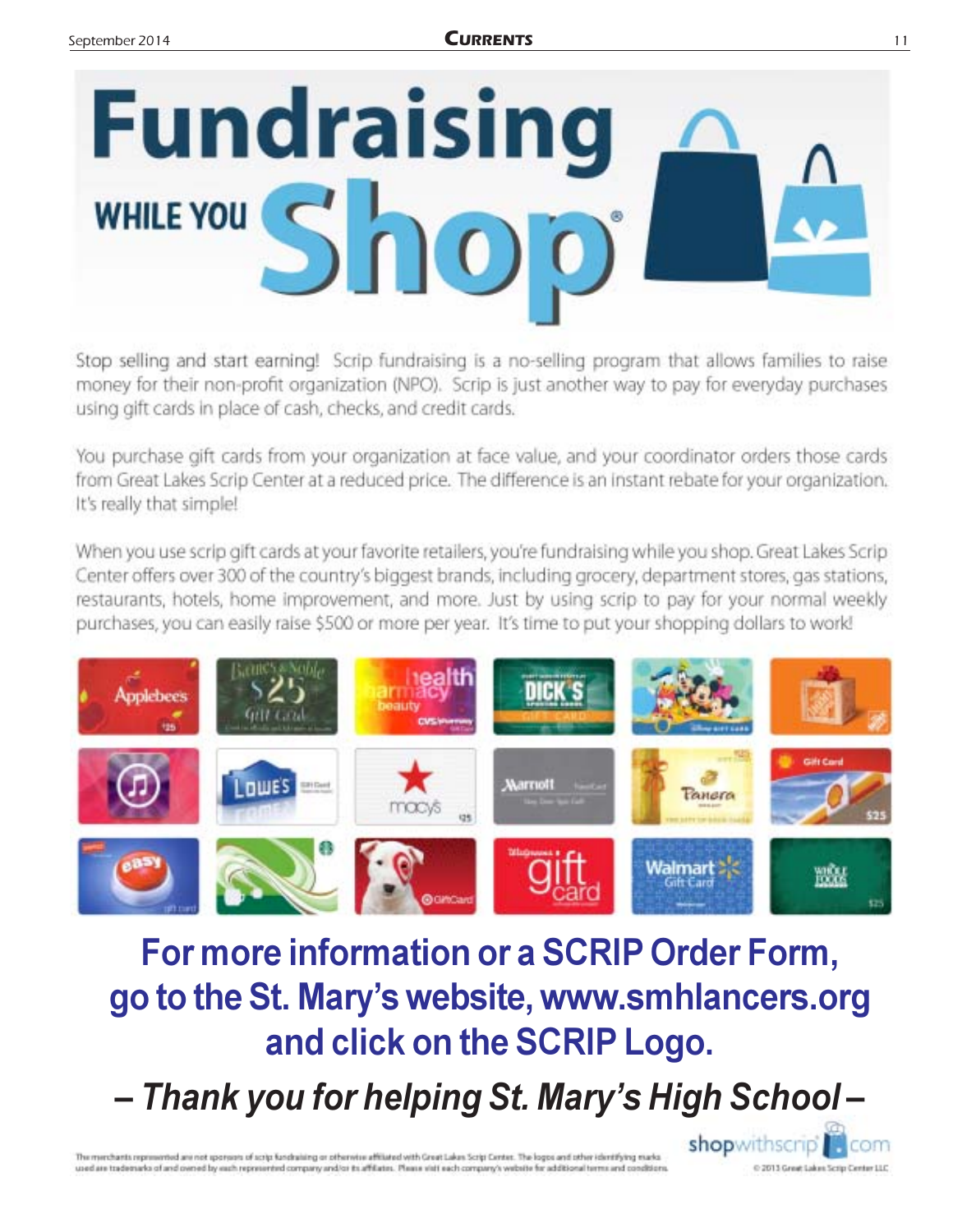# You can help St. Mary's by ... shopping

Helping to support St. Mary's High School can be as easy as going to your favorite store.

Many retailers offer programs in which schools receive a portion of the customers' purchases. All the buyer has to do is sign up with the program in which they designate St. Mary's High School as the recipient of the donation.

Below are several programs in which St. Mary's High School has participated for the past few years. As the school becomes aware of others, information will be printed in future issues of Currents:

**Tops in Education Program** 

ucation

How it works:

Please note: You must sign up for the Tops in Education Program every school vear.

- Register your TOPS BonusPlus<sup>SM</sup> or BonusCard®.
- Select St. Mary's High School from the list of schools that have registered.
- Purchase participating TOPS brand, Full Circle™ and TopCare® products with your TOPS BonusPlus<sup>SM</sup> or Bonus-Card® throughout the 2014-2015 TOPS in Education program year.
- . It's Double Bonus Points for Education in September and October.
- TOPS contributes a percentage of your total purchase to St. Mary's High School. To sign up, go to www.topsmarkets. com/education.

**Target RedCard Program** 



#### How it works:

- Apply and get approved for a REDcard®.
- Enroll in Take Charge of Education and designate St. Mary's High School.
- Start shopping with your REDcard®.
- Target will track purchases made by participating REDcard<sup>®</sup> holders, then send a no-strings-attached donation check directly to the school principal.
- Checks are distributed once a year.

Parents can apply for the RedCard Program and track the school's progress at Target.com/redcard/main.

Office Depot 5% Back to Schools Program

How it works: · Shop at Office Depot for all of your school



and office supplies.

- · Present your school's 5% Back To Schools ID number when you shop on-line, over the phone or at your neighborhood Office Depot store. The School ID for St. Mary's High School is 70073221.
- Office Depot will offer your school credits equal to 5% of the qualifying purchases in the form of an Office Depot Merchandise Card that can be used towards FREE supplies!

For more information on the program, go to www.officedepot.com/a/promo/ backtoschool/5percent.

iGive.com

How it works: • Go to iGive.com to set up an account. designating



### Do you know of more programs?

Do you know of other stores that offer rebates to schools just by shopping? We would love to share this information with the rest of the St. Mary's Community.

Contact Keith Kidder, Director of Special Programs, at kkidder@ smhlancers.org, and your stores will be included in future editions of Currents.

# **St. Mary's players win CEBA championship**

The CEBA baseball team composed of several St. Mary's players defeated a team from Elma 7-6 to win the CEBA Scholastic Baseball Championship on August 14. Senior Chris Nowak belted a three-run triple in the bottom of the 7th inning to win the championship. A day earlier the St. Mary's players defeated Orchard Park

by scoring three runs in the bottom of the 7th. The team finished the season with a record of 20 wins 10 losses.

St. Mary's players on the team were sophomores Joe Barberio and Zack Penksa, juniors Mitch DiPirro, Jordan MacKinnon, and Chris Gresham, and seniors Chris Nowak, and AJ Blaczak.

#### favorite vendor and do your on-line shopping like you normally do. There are over 1,100 stores participating in the program.

· iGive.com automatically computes the donation, based on a percentage of your purchase (percentage donations vary at each store; for example, 1.6% of your purchase at Kohl's will be donated to St. Mary's)

St. Mary's High School as your cause.

• After logging in, follow the link to your

· Every month, iGive.com sends a check to St. Mary's with the total donation. For more information, go to

www.iGive.com.

**My Coke Rewards** 



How it works:

- . Go to mycokerewards.com to create an account.
- After signing in, enter the code found on the bottle cap or packaging of your favorite Coke product. Points range from 3 points for a bottle cap to 25 points for a 12-pack.
- Donate your points to St. Mary's High School.

More information is available at mycokerewards.com.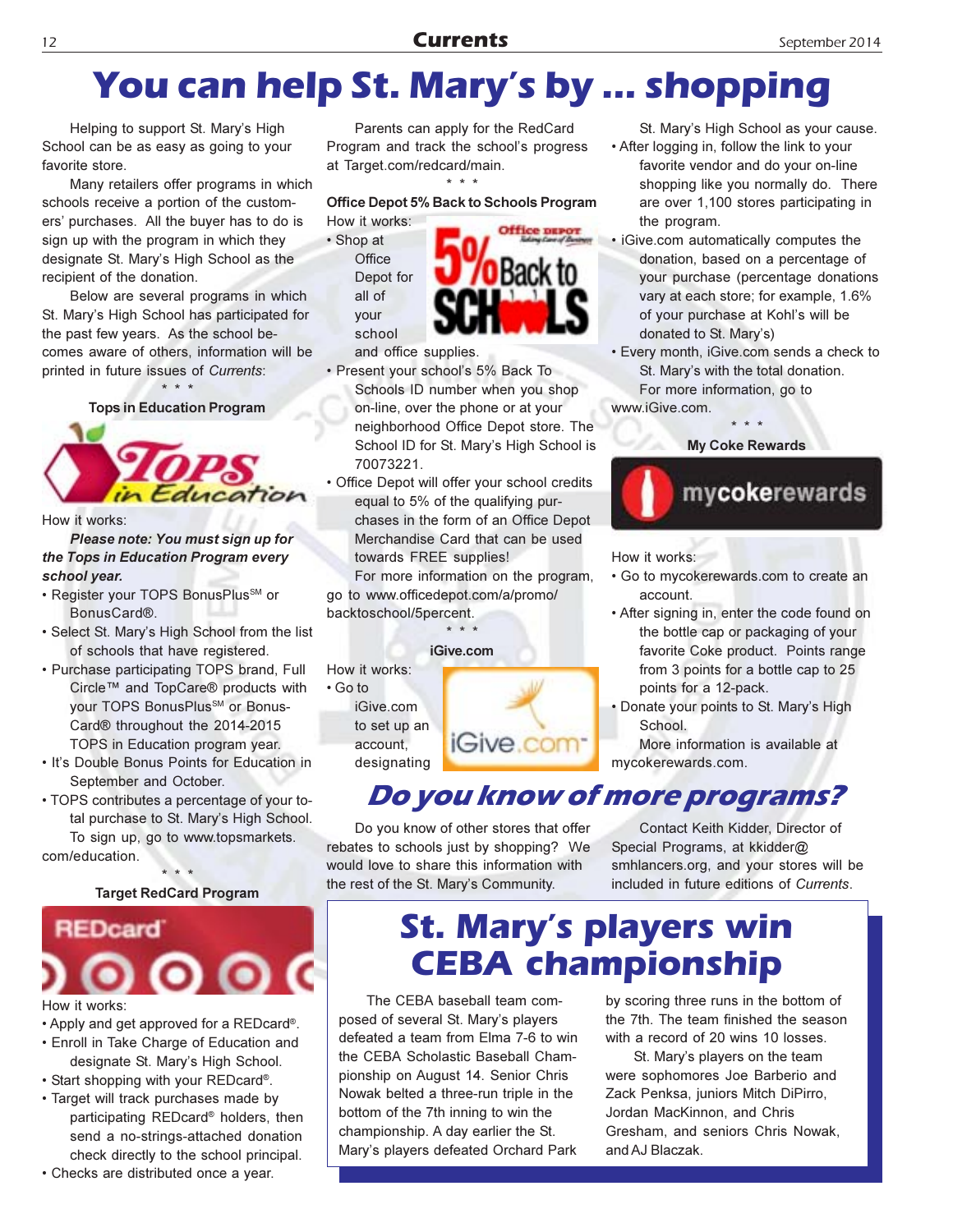**CURRENTS** 

#### **Varsity Football**

- Sat. Sept. 6, 2pm @ University Prep (Bishop Kearney)
- Sat., Sept. 13, 1pm vs. St. John
- the Baptist Fri., Sept. 19, 7pm @ Timon (Tifft Farms)
- Sat., Sept. 27, 2pm vs. Oil City (Pa.) Sat., Oct. 4, 1pm vs. Niagara
- Wheatfield Sat., Oct. 11, 7pm @ East High
- (Erie, Pa.)
- Sat., Oct. 18, 2pm @ St. Joe's
- Sat, Oct. 25, 1pm vs. St. Francis
- Sat., Nov. 1, 1pm vs. O'Hara
- Sat. Nov. 8, time TBA Quarterfinals
- Sat. Nov. 15. time TBA Semifinals (Ralph Wilson Stadium)
- Sat. Nov. 22, time TBA Finals (Ralph Wilson Stadium)

#### **Women's Soccer**

All games start at 4:30 pm unless noted. Home games played at Westwood Park. Thurs., Sept. 4, vs. Christian Central (Westwood Park) Sat., Sept. 6, 10am, vs. Buffalo

Seminary (Firemen's Park)

- Tues., Sept. 9, vs. Mt. Mercy Wed., Sept. 10, @ O'Hara
- Fri., Sept. 12, 6:30pm @ Depew
- Sat., Sept. 13, 10am vs.
- Immaculata (Fireman's Park)
- Mon., Sept. 15, @ Immaculata Tues., Sept. 16, @ Niagara
- Catholic Thurs., Sept. 25, @ Buffalo Seminary (Larkin Field)
- Sat., Sept. 27, 11am @ Christian Central
- Fri., Oct. 3, 6pm @ Pembroke
- Sat., Oct. 4, 12noon @ Immaculata
- Tues., Oct. 7, vs. O'Hara Fri., Oct. 10 @ Maryvale
- Tues., Oct. 14, vs. Niagara
- Catholic
- Thurs., Oct. 16, vs. Park
- Mon., Oct. 20, @ Park
- Wed., Oct. 22, @ Sacred Heart (UB Rotary Field)

#### **Women's Volleyball**

All JV matches start at 4:30 pm, Varsity matches start at 6 pm unless noted Sat. Sept. 6 - SMHS Tournament -

Varsity Only Tues., Sept. 9, vs. Mt. Mercy Thurs., Sept. 11, vs. O'Hara Mon., Sept. 15, @ Mt. St. Mary's Wed., Sept. 17, @ Sacred Heart Mon., Sept. 22, vs. Nichols Wed., Sept. 24, vs. Nardin Fri., Sept. 26, vs. Niagara Catholic Sat., Sept. 27, - Eden Tournament (Varsity only) - BNCC Tournament (JV only) Mon., Sept. 29, @ Immaculata

- Tues., Sept. 30, vs. Eden
- Mon., Oct. 6, @ Nichols Tues., Oct. 7, 5 & 6:30pm vs.

Rochester Mercy Fri., Oct. 10, & Sat., Oct. 11 -Garden State Tournament (Farleigh Dickinson - Varsity

- only) Sat., Oct. 11, - Lancaster Tournament (JV only)
- Tues, Oct. 14, vs. Mt. St. Mary's Thurs., Oct. 16, 5:30 & 7pm, @ **Rochester Mercy** Fri., Oct. 17, @ Niagara Catholic
- Mon., Oct. 20, @ O'Hara Tues., Oct. 21, 5:30 & 7pm, @
- Eden Wed., Oct. 22, vs. Sacred Heart Fri., Oct. 24, @ Mt. Mercy Mon., Oct. 27, vs. Immaculata Wed., Oct. 29, @ Nardin
- Fri., Oct. 31 Quarter-finals (St.
- Mary's) Mon., Nov. 3 - Semi-finals

Wed., Nov. 5 - Finals (St. Joe's) Sun., Nov. 9 - State Tournament (St. Mary's)

#### Golf

All matches begin at 3:45pm unless noted. Thur., Sept. 4, @ Park (Buffalo Tournament Club) Tues., Sept. 9, @ O'Hara / Canisius (Sheridan Park) Wed., Sept. 10, @ Gow/Timon (Cazenovia Park) Fri., Sept. 12, vs. St. Francis (Buffalo Tournament Club) Mon., Sept. 15, vs. Park / Christian Central (Buffalo Tournament Club) Tues., Sept. 16, vs. O'Hara / Niagara Catholic (Buffalo Tournament Club) Mon., Sept. 22, @ Park / Niagara Catholic (Hyde Park) Wed., Sept. 24, @ Niagara Catholic / Gow (Elma Meadows) Thurs., Sept. 25, vs. Gow (Lancaster Country Club) Mon., Sept. 29, 4 p.m. @ Nichols (Country Club of Buffalo) Tues., Sept. 30, vs. O'Hara (Brighton Golf Club) Wed., Oct. 1 @ Gow / St. Joe's (Sheridan Park) Fri., Oct. 3. vs. Timon (Buffalo)

Tournament Club) TBA @ Niagara Catholic / Christian

Central Mon, Oct. 13 - All-Catholics

#### **JV Football**

- All games start at 10 am unless noted.
- Sat. Sept. 20, vs. Timon
- Sat., Oct. 4, @ Niagara Wheatfield
- Sat., Oct. 11, vs. Canisius Sat., Oct. 18 - TBA
- 
- Sat., Oct. 25, @ St. Francis Sat., Nov. 1, vs. Williamsville South (Location TBA)

Schedules are subject to change. Updates and results are available at www.smhlancers.org

# **Notification on asbestos, pesticide**

#### **Asbestos**

St. Mary's High School is in compliance with the U.S. Environmental Protection Agency's Asbestos regulations. The asbestos management report for St. Mary's is always on file in the school office

Parents are welcome to examine it at any time. This notification is a requirement of the regulation and means that St. Mary's High School building meets all safety standards regarding asbestos.

#### **Pesticides**

Federal and New York State Education requirements:

Law (Section 409-H) requires all public and nonpublic elementary and secondary schools to provide written notification to all persons in parental relation, faculty, and staff regarding the potential use of pesticides periodically throughout the school year.

St. Mary's High School is required to maintain a list of persons in parental relation, faculty, and staff who wish to receive 48-hour prior written notification of certain pesticide applications.

The following pesticide applications are not subject to prior notification

#### **Men's Soccer**

All games start at 4 pm unless noted. Home games played at Westwood Park. Tues., Sept. 2, @ Alden Thurs., Sept. 4, vs. Timon (Firemen's Park) Sat, Sept. 13, TBA @ Walsh Tues., Sept. 16, vs. Niagara Catholic Mon, Sept. 22, @ Timon (Tifft) Thurs., Sept. 25, @ Park Sat., Sept. 27, 1pm @ Christian Central Wed., Oct. 1, vs. Gow Sat., Oct. 4, 3pm vs. Walsh (Firemen's Park) Mon., Oct. 6, 4:30pm vs. O'Hara Tues., Oct. 7, @ O'Hara Tues., Oct. 14, @ Niagara Catholic Thurs., Oct. 16, vs. West Seneca Christian (Firemen's Park) Mon., Oct. 20, vs. Park Wed., Oct. 22, vs. Christian Central Fri., Oct. 24, @ Gow Tues., Oct. 28, @ West Seneca Christian Men's Volleyball All matches start at 5 pm. Wed., Sept. 10, vs. Canisius Sat., Sept. 13, - North Tonawanda

- Tournament Tues., Sept. 16, vs. St. Francis
- Wed., Sept. 17, vs. Maryvale
- Sat., Sept. 20, Sweet Home
- Tournament
- Thurs., Sept. 25, @ O'Hara Sat., Sept. 27, - Williamsville South Tournament
- Thurs., Oct. 2, @ Canisius
- Tues., Oct. 7, @ St. Francis
- Thurs., Oct. 9, vs. St. Joe's
- Thurs., Oct. 16, vs. O'Hara
- Wed., Oct. 22, @ St. Joe's Sat., Oct. 25, - Grand Island
- Tournament Tues., Oct. 28 - Quarter-finals (at
- higher seed) Mon, Nov. 3 - Semi-finals (at #1
- seed)

Wed, Nov. 5 - Finals (at St. Joe's)

- a school remains unoccupied for a continuous 72-hours following an application;
- · anti-microbial products;
- nonvolatile rodenticides in tamper resistant bait stations in areas inaccessible to children:
- · nonvolatile insecticidal baits in tamper resistant bait stations in areas inaccessible to children;
- · silica gel and other nonvolatile ready-touse pastes, foams, or gels in areas inaccessible to children;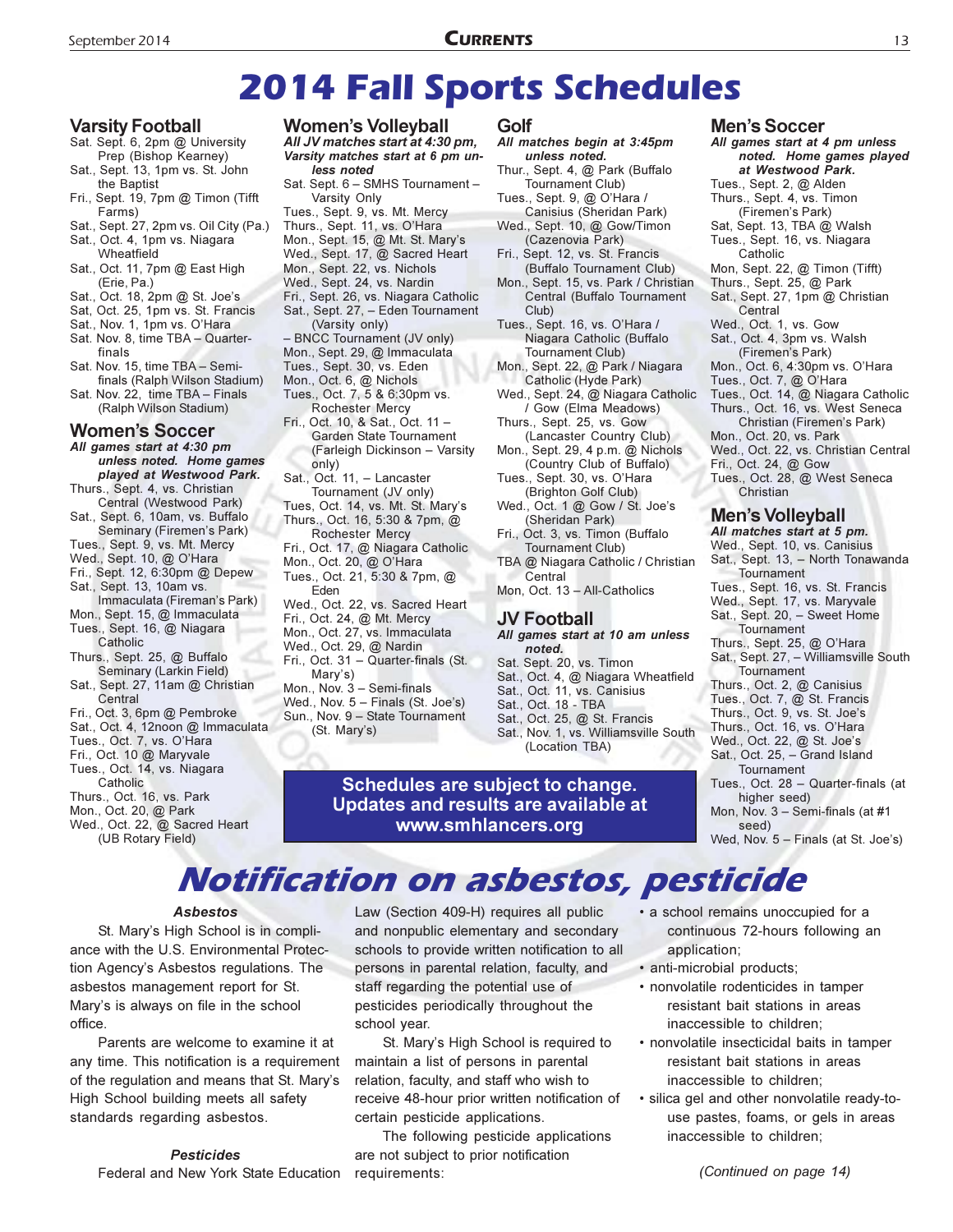

# **Campus Ministry Welcome to CXI**

This September, St. Mary's begins its 111th year of teaching young women and men goodness, discipline, and knowledge. Committed to Catholic educational values, it continues its tradition of being grounded in faith, inspired by hope, and motivated by love. Welcome to all our students, new and returning, and to their families and friends.

Since January the Campus Ministry articles have focused on understanding the teachings of the 10 Commandments. Eight of the 10 begin with "Thou shall not;" the third and the fourth are the exceptions. (A listing of the 10 can be found in Exodus, chapter 20). Perhaps a different way to understand the challenges they propose is to see them as positive statements.

In order, the Commandments

encourage us:  $1st - to be faint-filled;$ 2nd - to be soft spoken; 3rd - to be prayerful; 4th - to be obedient; 5th - to be respectful; 6th & 9th - to be chaste; 7th & 10th  $-$  to be honest; and the 8th  $$ to be truthful. Not always an easy task, but these values empower us to become the best Catholic and/or Christian that we can be.

Beginning in the October Currents, I am going to address some of the questions/misunderstandings of the Catholic faith. I will find it helpful if our extended family submitted them. If you have questions concerning Catholicism please e-mail them to me at twfay@ smhlancers.org, and I will do my best to answer them.

God's blessings for a great school year. Benedicat vos omnipotens Deus. twf+

### **Notification** (Continued from page 13)

- boric acid and disodium octaborate tetrahydrate;
- the application of EPA designated biopesticides;
- the application of EPA designated exempt materials under 40CFR152.25;
- the use of aerosol products with a directed spray in containers of 18 fluid ounces or less when used to protect individuals from an imminent threat from stinging and biting insects including venomous spiders, bees, wasps, and hornets.

In the event of an emergency application necessary to protect against an imminent threat to human health, a good faith effort will be made to supply written notification to those on the 48-hour prior notification list.

If you would like to receive 48-hour prior notification of pesticide applications that are scheduled to occur in your school, please e-mail Mr. Mark Tramont, President, at mtramont@smhlancers.org.

# **Lunch Menu - September 4 to October 3**

| <b>Student</b><br>Lunches:<br>\$4                                       | <b>Monday</b><br>Labor Day                                           | <b>Tuesday</b><br>No School<br>for Students                  | 11:30 a.m. Dismissal<br>Lunch provided by<br><b>Student Senate</b> | <b>Wednes- Thursday</b><br>Cheeseburger,<br>mac & cheese, | Friday<br>5<br>Chicken with<br>red beans<br>salad, breadstick & rice, side salad | <b>Student</b><br><b>Lunches:</b>                                    |
|-------------------------------------------------------------------------|----------------------------------------------------------------------|--------------------------------------------------------------|--------------------------------------------------------------------|-----------------------------------------------------------|----------------------------------------------------------------------------------|----------------------------------------------------------------------|
| Please note:<br>You may<br>prepay for                                   | Specialty mac &<br>cheese (pulled<br>pork & broccoli).<br>side salad | Grilled chicken<br>breast sandwich.<br>macaroni salad        | 10<br><b>Specialty Pizza</b><br>Day                                | Meatball sub,<br>pasta salad                              | 12<br>Sausage<br>cacciatore, salad,<br>bread stick                               | <b>Applications</b><br>for Reduced<br><b>Price</b>                   |
| <i>student</i><br>lunches by<br>sending<br><b>checks</b><br>made out to | 15<br>Pulled pork<br>sandwich,<br>cole slaw.<br>macaroni salad       | 16<br>Chicken<br>enchiladas.<br>rice & beans.<br>green salad | 17<br><b>Specialty Pizza</b><br>Day                                | 18<br>Noon Dismissal<br>No lunches                        | 19<br>No School<br>for Students                                                  | <b>Lunches are</b><br>still being<br>accepted.<br><b>Contact the</b> |
| "St. Mary's<br><b>High</b><br>School"<br>to                             | 22<br>Chicken<br>parmesan, pasta,<br>bread stick                     | 23<br>Walk-a-thon                                            | 24<br><b>Specialty Pizza</b><br>Day                                | 25<br>Chicken<br>quesadilla,<br>macaroni salad            | 26<br>Asian stir fry,<br>rice                                                    | school's<br><b>Main Office</b><br>at<br>683-4824                     |
| Mrs. Skalski,<br><b>Cafeteria</b><br>Manager.                           | 29<br>Meatloaf,<br>mashed potatoes,<br>green beans                   | 30<br>Baked ziti,<br>green salad,<br>bread stick             | <b>Specialty Pizza</b><br>Day                                      | <b>BBQ Sloppy Joe</b><br>Sandwich,<br>roasted potatoes    | Goulash,<br>green salad,<br>bread stick                                          | to receive<br>an<br>application.                                     |

Lunches provided  $by:$ 





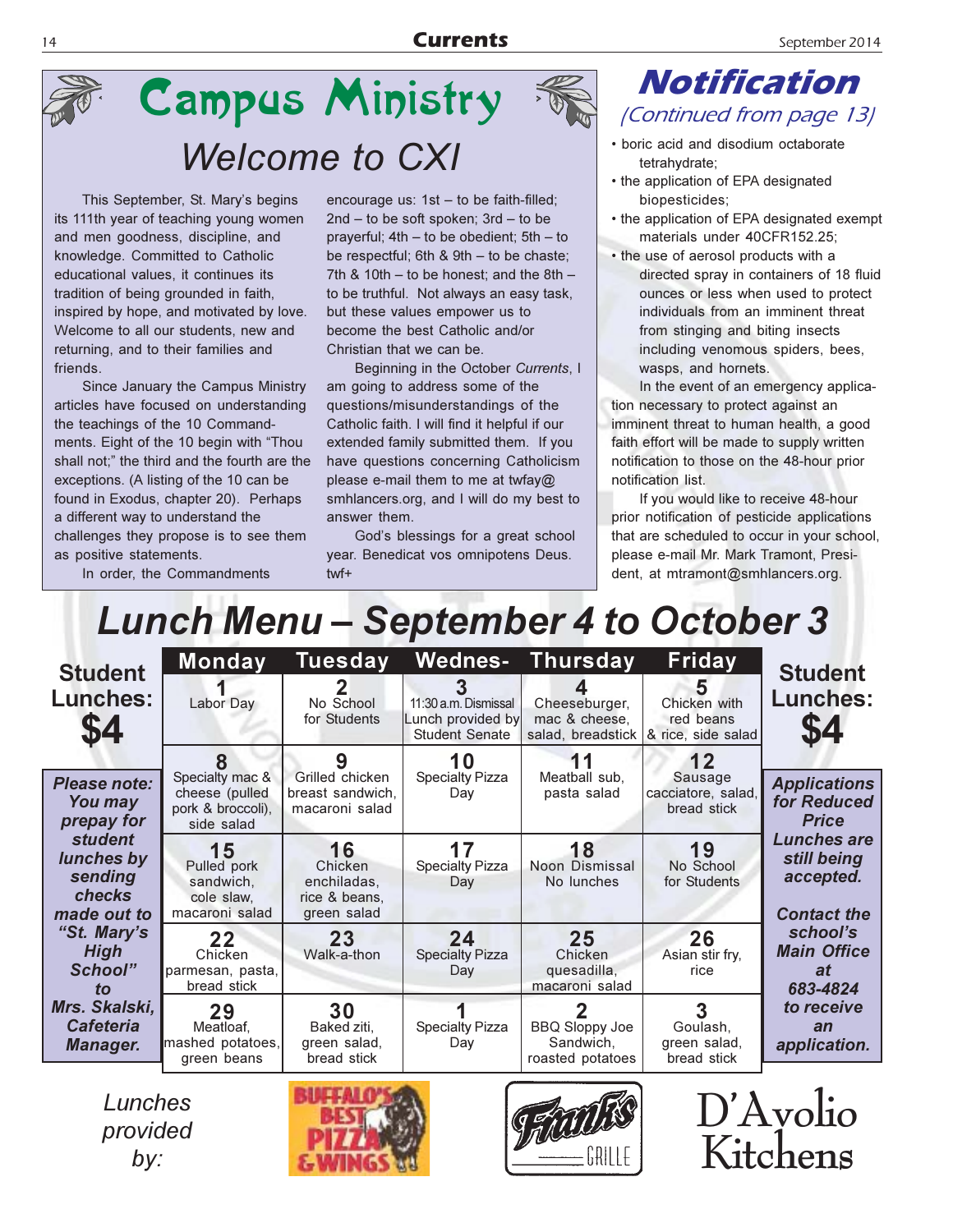# September 2014 Calendar

| <b>Sunday</b>                           | <b>Monday</b>                                                                                                                                                                                                                                     | <b>Tuesday</b>                                                                                                                                                                                                                | Wednesday                                                                                                                                                                                                               | <b>Thursday</b>                                                                                                                                                                     | <b>Friday</b>                                                                                                                                                                    | <b>Saturday</b>                                                                                                                                                                                                                                                                                     |
|-----------------------------------------|---------------------------------------------------------------------------------------------------------------------------------------------------------------------------------------------------------------------------------------------------|-------------------------------------------------------------------------------------------------------------------------------------------------------------------------------------------------------------------------------|-------------------------------------------------------------------------------------------------------------------------------------------------------------------------------------------------------------------------|-------------------------------------------------------------------------------------------------------------------------------------------------------------------------------------|----------------------------------------------------------------------------------------------------------------------------------------------------------------------------------|-----------------------------------------------------------------------------------------------------------------------------------------------------------------------------------------------------------------------------------------------------------------------------------------------------|
|                                         | $\overline{\mathbf{1}}$<br>Labor Day                                                                                                                                                                                                              | $\overline{2}$<br>Faculty/Staff<br>Orientation<br>8am-2:30pm<br>MSoc @ Alden 4pm                                                                                                                                              | 3-A Day<br>First Day for Freshmen First Day for All<br>11:30 am Dismissal<br><b>Faculty/Staff Meetings</b><br>11:30am-2:30pm<br>11:30am<br>Dismissal                                                                    | 4-A Day<br><b>Students</b><br>President's Ad Board<br>2:30 <sub>pm</sub><br>Golf @ Park 3:45pm<br>MSoc vs. Timon 4pm<br><b>WSoc vs. Christian</b><br>Central 4:30pm                 | 5-B Day                                                                                                                                                                          | 6<br>Var WVB-SMHS<br><b>Toumament</b><br><b>WSoc vs. Buffalo</b><br>Seminary 10am<br>Football @ University<br>Prep (Bishop<br>Keamey) 2pm                                                                                                                                                           |
| 7                                       | 8-C Day<br><b>Special Schedule</b><br>(Liturgy / Orientation<br>/ Class Meetings /<br><b>ID Photos)</b><br>Student Senate 2:30pm<br>Meet the Teacher Night WSoc vs. Mt. Mercy<br>6pm<br><b>Liturgy</b><br>Dress Códe                              | 9-C Day<br><b>Auditions for Fall Play</b><br>2:30 <sub>pm</sub><br>Golf @ O'Hara/Canisius<br>3:45 <sub>pm</sub><br>4:30 <sub>pm</sub><br><b>WVB vs. Mt. Mercy</b><br>4:30, 6pm                                                | 10-D Day<br>Principal's Ad Board<br>2:30 <sub>pm</sub><br><b>Auditions for Fall Play</b><br>2:30 <sub>pm</sub><br>Golf @ Timon/Gow<br>3:45 <sub>pm</sub><br>WSoc @ O'Hara<br>4:30 <sub>pm</sub><br>MVB vs. Canisius 5pm | $11-E$ Day<br>Math Club 2:30pm<br>WVB vs. O'Hara 4:30.<br>6pm                                                                                                                       | $12-F$ Day<br>Callbacks for Fall Play<br>2:30 <sub>pm</sub><br>Opening Dance 8-11pm MVB - North<br>Golf vs. St. Francis<br>3:45 <sub>pm</sub><br>WSoc @ Depew<br>6:30pm          | 13<br><b>ACT Testing Date</b><br><b>Tonawanda</b><br>Toumament<br><b>WSoc vs. Immaculata</b><br>10am<br>Football vs. St. John<br>the Baptist 1pm<br>MSoc @ Walsh Time<br><b>TBA</b>                                                                                                                 |
| 14<br><b>RPM Retreat</b><br>Departs 2pm | $15-A$ Day<br><b>RPM Retreat</b><br>Returns 2pm<br>Student Senate 2:30pm<br>Golf vs. Park /<br><b>Christian Central</b><br>3:45 <sub>pm</sub><br>WSoc @ Immaculata<br>4:30 <sub>pm</sub><br>WVB @ Mt. St. Mary's<br>$4:30,6 \, \text{pm}$         | 16-B Day<br>SOUL 7:20am<br>Walk-a-thon Pledges<br>Due in Homeroom<br>Golf vs. O'Hara/Niagara<br>Catholic 3:45pm<br>MSoc vs. Niagara<br>Catholic 4pm<br>WSoc @ Niagara<br>Catholic 4:30pm<br><b>MVB</b> vs. St. Francis<br>5pm | 17-C Day<br><b>Campus Ministry</b><br>7:30am<br><b>Faculty/Staff Meeting</b><br>2:30 <sub>pm</sub><br><b>WVB</b> @ Sacred Heart<br>$4:30,6 \, \text{pm}$<br>MVB vs. Maryvale 5pm                                        | 18-D Day<br>Noon Dismissal<br>Open House for<br>Prospective Students Open House for<br>$5-8$ pm<br><b>Noon</b><br><b>Dismissal</b>                                                  | 19<br>No School for Students<br><b>Faculty/Staff In-service</b><br><b>Prospective Students</b><br>$5-8$ pm<br>Football @ Timon (Tifft<br>Farms) 7pm<br>No School<br>for Students | 20<br><b>MVB-Sweet Home</b><br><b>Toumament</b><br>JV Football vs. Timon<br>10am                                                                                                                                                                                                                    |
| 21<br>Homecoming Week                   | $22-E$ Day<br>PM Liturgy Schedule<br>(Homecoming<br>Liturgy)<br>Student Senate 2:30pm<br><b>School Spirit Hallway</b><br>Decorating After<br>School<br>Golf @ Park/Niagara<br>Catholic 3:45pm<br>MSoc @ Timon 4pm<br>WVB vs. Nichols 4:30,<br>6pm | 23<br>Walk-a-thon                                                                                                                                                                                                             | $24-F$ Day<br>Golf @ Niagara<br>Catholic / Gow<br>3:45 <sub>pm</sub><br>WVB vs. Nardin 4:30,<br>6pm                                                                                                                     | 25-A Day<br><b>Powder Puff Football</b><br>Game 7pm (Families<br>are welcome!)<br>Golf vs. Gow 3:45pm<br>MSoc @ Park 4pm<br>WSoc (a) Buffalo<br>Seminary 4:30pm<br>MVB @ O'Hara 5pm | 26-B Day<br>Pride Day<br><b>PMAssembly Schedule</b><br>(Pep Rally)<br>WVB vs. Niagara<br>Catholic 4:30, 6pm                                                                      | 27<br><b>Homecoming Dance</b><br>8-11pm<br>Var WVB-Eden<br><b>Toumament</b><br>JV WVB – BNCC<br>Toumament<br>MVB-Williamsville<br><b>South Tournament</b><br>WSoc @ Christian<br>Central 11 am<br>MSoc @ Christian<br>Central 1pm<br>Football vs. Oil City<br>(Pa.) 2pm –<br><b>Homecoming Game</b> |
| 28                                      | $29-C$ Day<br>Student Senate 2:30pm<br>Golf @ Nichols 4pm<br>WVB@ Immaculata<br>4:30,6pm                                                                                                                                                          | 30-D Day<br>Golf vs. O'Hara 3:45pm<br>WVB vs. Eden 4:30,<br>6pm                                                                                                                                                               | $1-E$ Day<br>SEEK 2:30pm<br>Golf @ Gow / St. Joe's President's Ad Board<br>3:45 <sub>pm</sub><br>MSoc vs. Gow 4pm                                                                                                       | 2-F Day<br>Weekly Mass 7:30am<br>NHS Tutoring 2:30pm<br>2:30pm<br>MVB @ Canisius 5pm                                                                                                | 3-A Day<br>Special Schedule<br>(Emergency Drill)<br>Early Dismissal 2pm<br>Golf vs. Timon 3:45pm   Football vs. Niagara<br>WSoc @ Pembroke<br>6pm<br>2pm<br>Dismissal            | 4<br>JV Football @ Niagara<br><b>Wheatfield 10am</b><br>WSoc @ Immaculata<br>12noon<br>Wheatfield 1pm<br>MSoc vs. Walsh 3pm                                                                                                                                                                         |